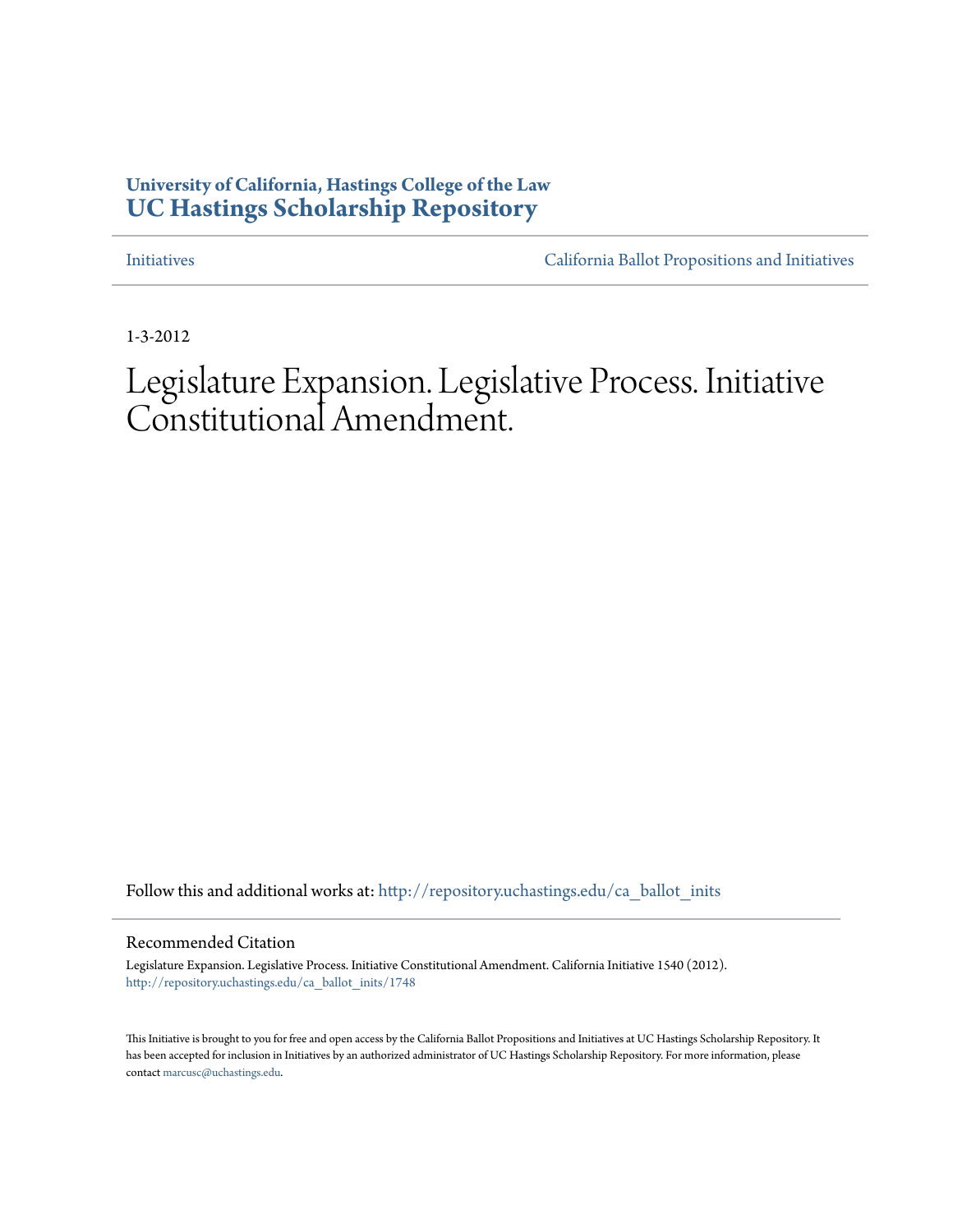

**DEBRA BOWEN** | SECRETARY OF STATE STATE OF CALIFORNIA | ELECTIONS **1500 nth Street, 5th F100r ISacramento, CA 9S8141Tel (916) 657·21661Fax (916) 653-3214 lwww.sos.ca.gov** 

June 14, 2012

County Clerk/Registrar of Voters (CC/ROV) Memorandum #12193

| TO:   | All County Clerks/Registrars of Voters and Proponent |
|-------|------------------------------------------------------|
| FROM: | Katherine Montgomery<br>Initiative Program Manager   |

RE: Initiative: Failure of #1540, Related to the Legislature

Pursuant to Elections Code section 9030(b), you are hereby notified that the total number of signatures for the hereinafter named initiative constitutional amendment filed with all county elections officials is less than 100 percent of the number of qualified voters required to find the petition sufficient; therefore, the petition has **failed.** 

TITLE: LEGISLATURE EXPANSION. LEGISLATIVE PROCESS. INITIATIVE CONSTITIONAL AMENDMENT.

SUMMARY DATE: January 3, 2012

PROPONENT: John Cox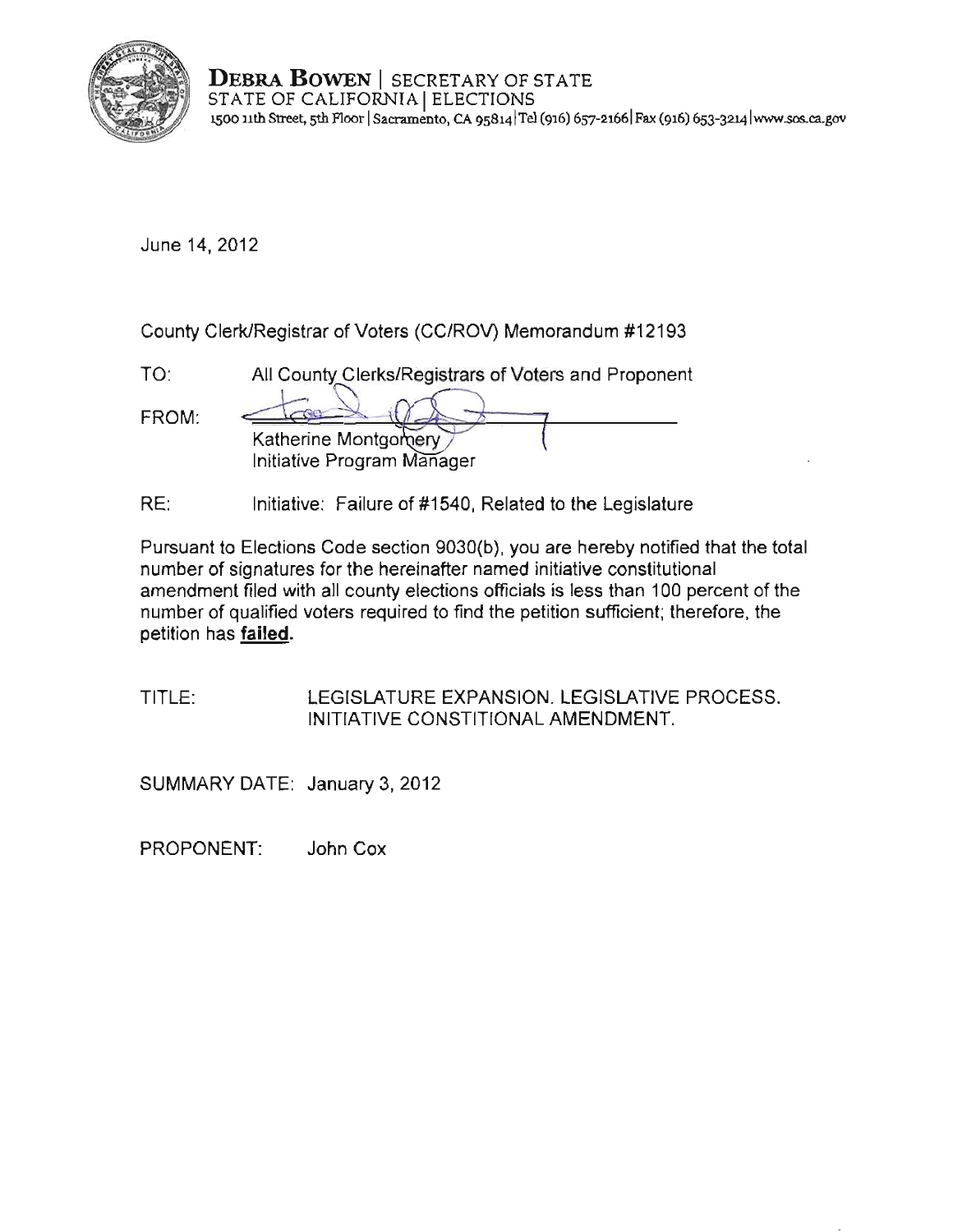

**DEBRA BOWEN** I SECRETARY OF STATE STATE OF CALIFORNIA | ELECTIONS **1500 11th Street, 5th Floor ISacramento, CA 9s8141Tel (916) 657-21661 Fax (916) 653-3214lwww.sos.ca.gov** 

January 4,2012

County Clerk/Registrar of Voters (CC/ROV) Memorandum #12003

TO: All County Clerks/Registrars of Voters and Proponent

FROM: Katherine Montgomery Initiative Program Manager

RE: Initiative: 1540, Related to the Legislature

Pursuant to Elections Code section 9004 (c), we transmit herewith a copy of the Title and Summary prepared by the Attorney General on a proposed initiative measure entitled:

# **LEGISLATURE EXPANSION. LEGISLATIVE** PROCESS. INITIATIVE **CONSTITUTIONAL AMENDMENT.**

The proponent of the above-named measure is:

John Cox P.O. Box 3848 Rancho Santa Fe, CA 92067

(847) 274-8814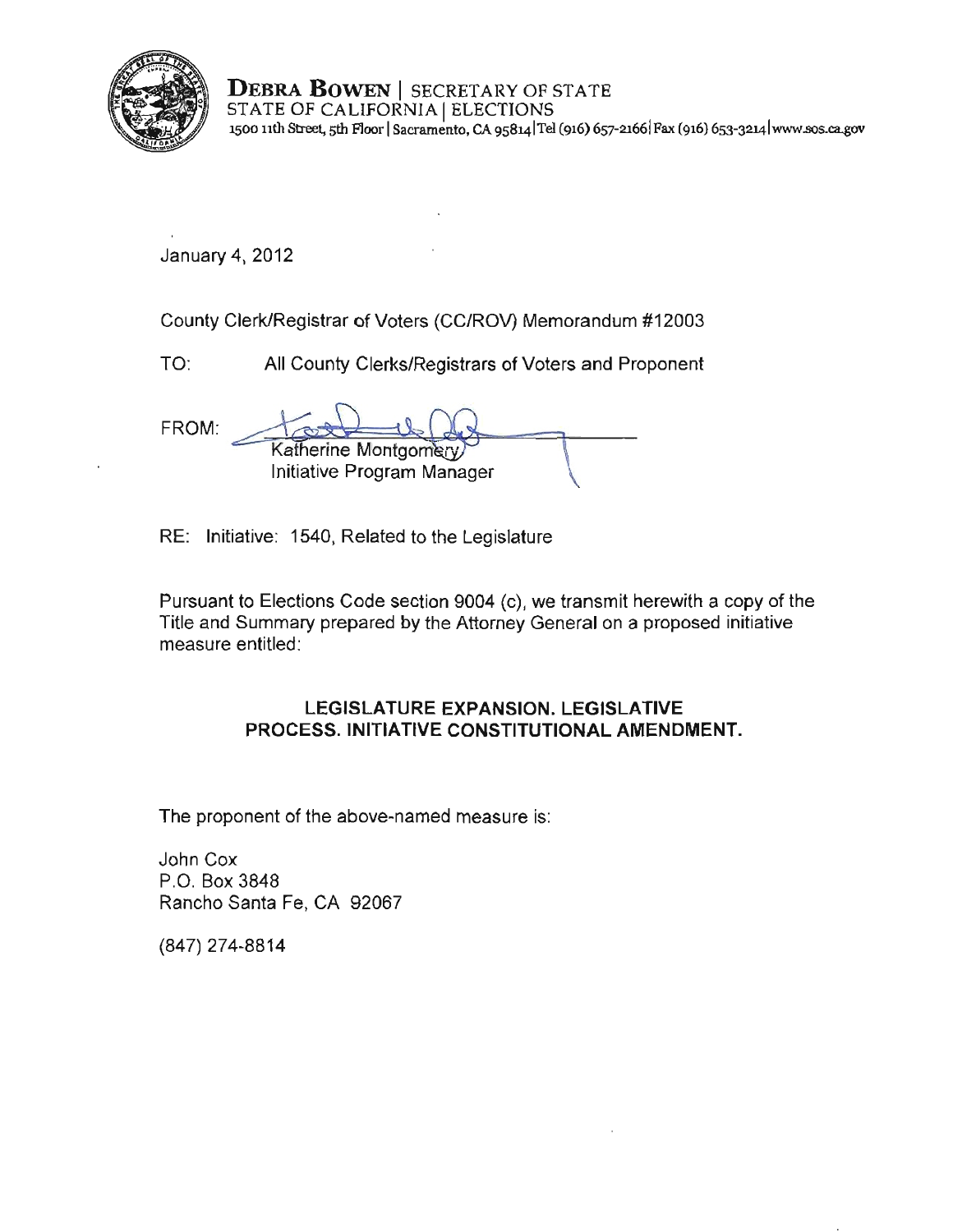# **#1540**

# **LEGISLATURE EXPANSION. LEGISLATIVE** PROCESS. INITIATIVE **CONSTITUTIONAL AMENDMENT.**

# **CIRCULATING AND FILING SCHEDULE**

| 1 <sub>r</sub> | California Constitution, Article II, Section 8(b) |                                                                                                                                                                                                                                                                                                                   |  |
|----------------|---------------------------------------------------|-------------------------------------------------------------------------------------------------------------------------------------------------------------------------------------------------------------------------------------------------------------------------------------------------------------------|--|
| 2.             |                                                   |                                                                                                                                                                                                                                                                                                                   |  |
| 3.             |                                                   | <b>Petitions Sections:</b>                                                                                                                                                                                                                                                                                        |  |
|                |                                                   | a. First day Proponent can circulate Sections for                                                                                                                                                                                                                                                                 |  |
|                |                                                   | b. Last day Proponent can circulate and file with the county.<br>All sections are to be filed at the same time within each                                                                                                                                                                                        |  |
|                |                                                   | c. Last day for county to determine total number of<br>signatures affixed to petitions and to transmit total<br>to the Secretary of State (Elections Code § 9030(b))Wednesday, 06/13/12                                                                                                                           |  |
|                |                                                   | (If the Proponent files the petition with the county on a date prior to<br>06/01/12, the county has eight working days from the filing of the petition<br>to determine the total number of signatures affixed to the petition and to<br>transmit the total to the Secretary of State) (Elections Code § 9030(b).) |  |
|                |                                                   | d. Secretary of State determines whether the total number<br>of signatures filed with all county clerks/registrars of<br>voters meets the minimum number of required signatures                                                                                                                                   |  |
|                |                                                   | e. Last day for county to determine total number of qualified<br>voters who signed the petition, and to transmit certificate<br>with a blank copy of the petition to the Secretary of State                                                                                                                       |  |

**... Date varies based on the date of county receipt.**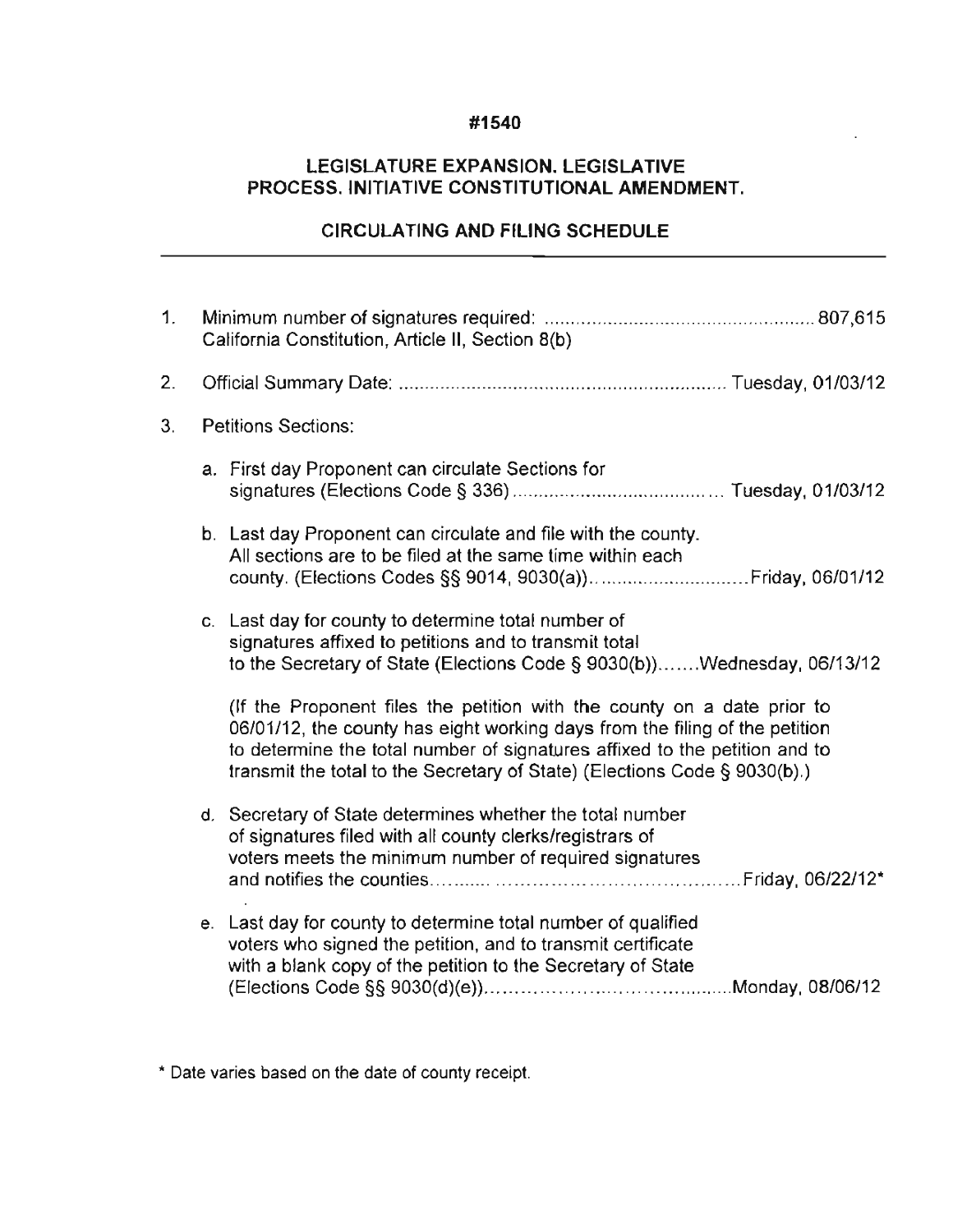(If the Secretary of State notifies the county to determine the number of qualified voters who signed the petition on a date other than 06/22/12, the last day is no later than the thirtieth working day after the county's receipt of notification). (Elections Code §§ 9030(d)(e).)

- f. If the signature count is more than 888,377 or less than 767,235 then the Secretary of State certifies the petition as qualified or failed, and notifies the counties. If the signature count is between 767,235 and 888,377 inclusive, then the Secretary of State notifies the counties using the random sampling technique to determine the validity of **all**  signatures (EC §9030(f)(g); 9031 (a)) ................................ Thursday, 08/16/12'
- g. Last day for county to determine actual number of all qualified voters who signed the petition, and to transmit certificate with a blank copy of the petition to the Secretary of State. (Elections Code §§ 9031(b)(c)) ............................................. Monday, 10101/12

(If the Secretary of State notifies the county to determine the number of qualified voters who have signed the petition on a date other than 08/16/12, the last day is no later than the thirtieth working day after the county's receipt of notification.) (Elections Code §§ 9031 (b)(c).)

h. Secretary of State certifies whether the petition has been **signed by the number of qualified voters required to declare**  the petition sufficient (Elections Code §§ 9031 (d), 9033) ....... Friday, 10105/12'

**\*Date varies based on the date of county receipt.**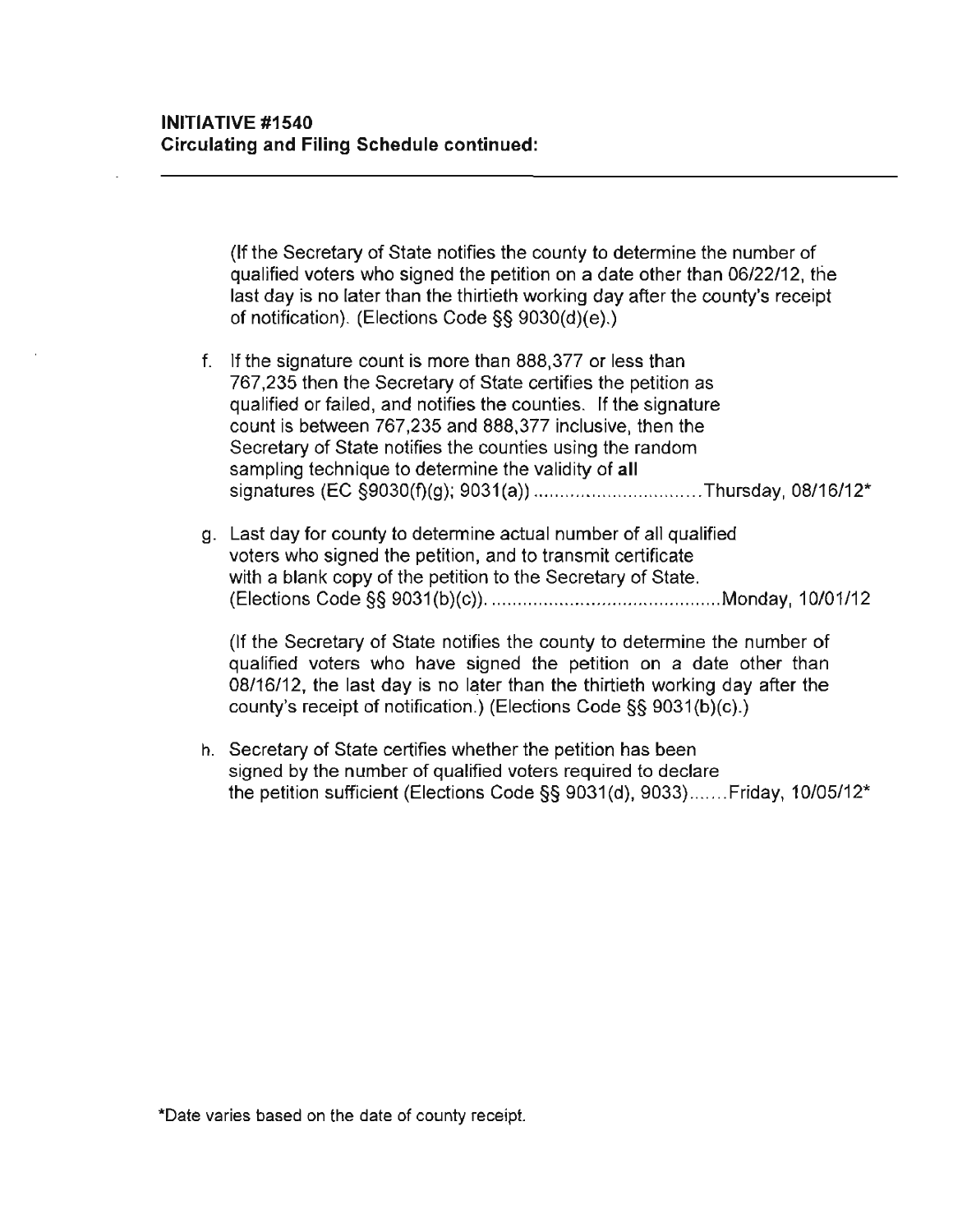- **California law prohibits the use of signatures, names and addresses**  gathered on initiative petitions for any purpose other than to qualify the initiative measure for the ballot. This means that the petitions cannot be used to create or add to mailing lists or similar lists for any purpose, including fundraising or requests for support. Any such misuses constitutes a crime under California law. Elections Code § 18650; Bilofsky v. Deukmejian (1981) 124 Cal.App.3d 825, 177 Cal.Rptr. 621; 63 Ops.CaI.Atty.Gen. 37 (1980).
- Please refer to Elections Code §§ 100, 101, 104, 9008, 9009, 9013, 9021, and 9022 for appropriate format and type consideration in printing, typing and otherwise preparing your initiative petition for circulation and signatures. Please send a copy of the petition after you have it printed. This copy is not for our review or approval, but to supplement our file.
- **Your attention is directed to the campaign disclosure requirements of the Political Reform Act of 1974,** Government Code section 81000 et seq.
- When writing or calling state or county elections officials, provide the official title of the initiative which was prepared by the Attorney General. Use of this title will assist elections officials in referencing the proper file.
- When a petition is presented to the county elections official for filing by someone other than the proponent, the required authorization shall include the name or names of the persons filing the petition.
- When filing the petition with the county elections official, please provide a blank petition for elections official use.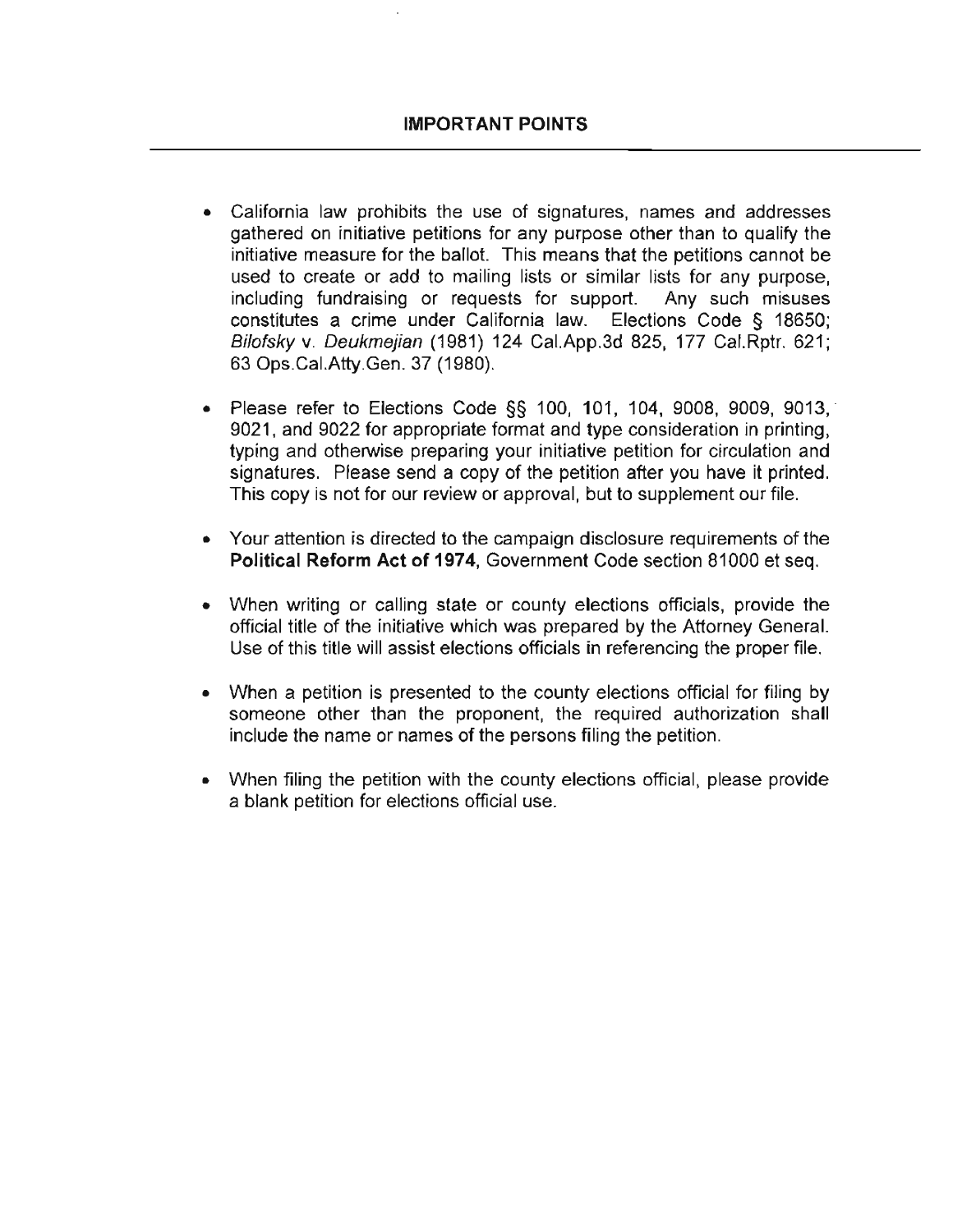### **KAMALA D. HARRIS** State of California *Attorney General DEPARTMENT OF JUSTICE*



1300 I STREET, SUITE 125 P.O. BOX 944255 SACRAMENTO, CA 94244·2550 .

Public: (916) 445-9555 Telephone: (916) 445–4752 E-Mail: Ashley.Johansson@doj.ca.gov

January 3, 2012

The Honorable Debra Bowen . VIA<br>Secretary of State JAN 0 3 2012 *MA*<br>Office of the Secretary of State 1.500.114. Channel State 1.500.114. Channel State 1.500.114. Channel State 1. 1500 11th Street, 5th Floor Debra Bowen, Secretary of State Sacramento. CA 95814 Sacramento, CA 95814

Attention: Ms. Katherine Montgomery Elections Analyst

Dear Secretary Bowen:

Pursuant to Elections Code section 9004. you are hereby notified that on this day we sent our title and summary for the followmg proposed initiative to the proponent:

11-0067 "The Neighborhood Legislature Reform Act"

A copy of that title and summary and text of the proposed initiative-is enclosed. Please contact me if you have questions. Thank you.

Sincerely,

 $\lim_{\Lambda}$ 

ASHLEY MOHANSSON Initiative Coordinator

For **KAMALAD. HARRIS** Attorney General

cc; John Cox

FILED In the office of the Secretary of State of the Slate of California

**Deputy Secretsry State**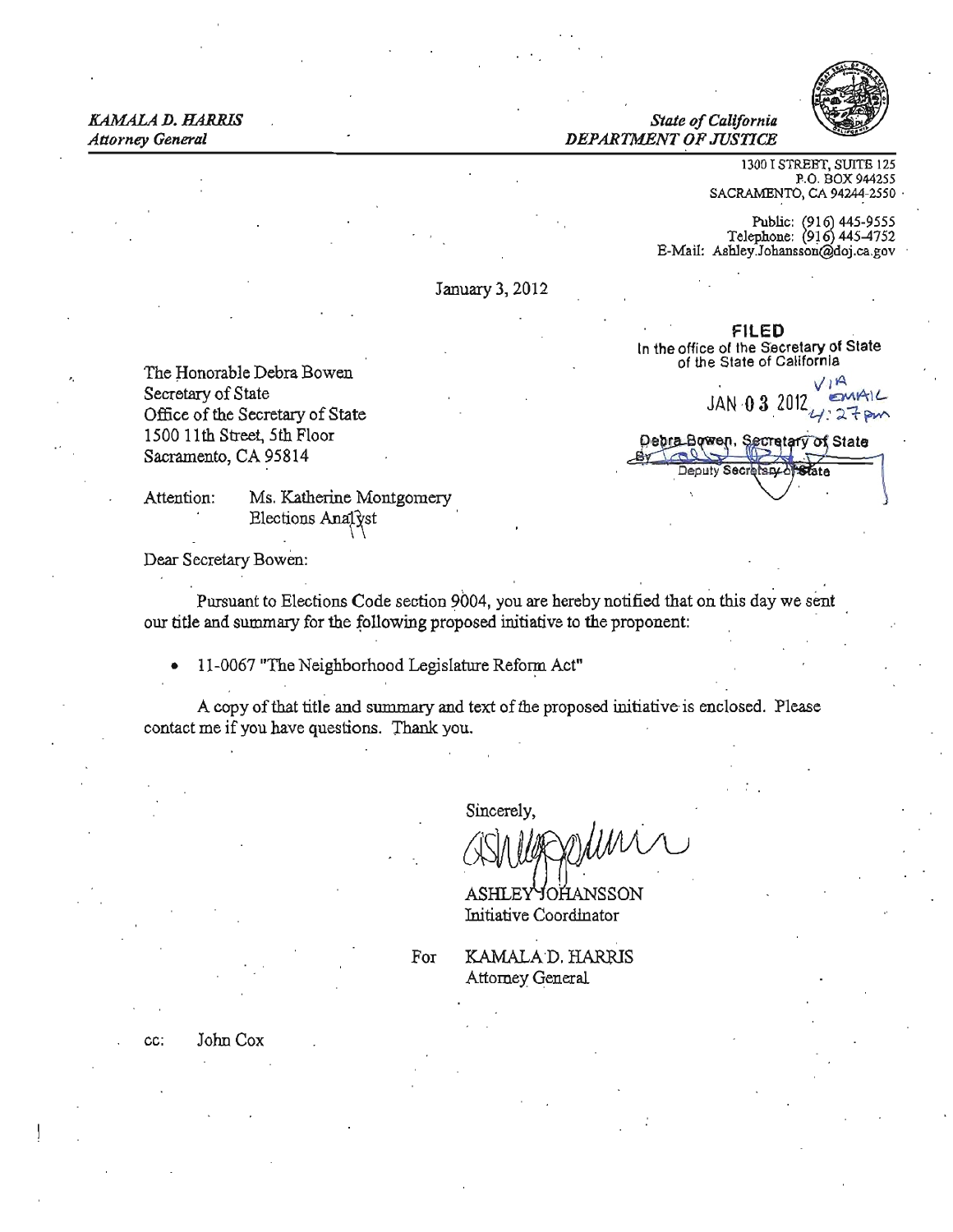The Attorney General of California has prepared the following title and summary of the chief purpose and points of the proposed measure:

## LEGISLATURE EXPANSION. LEGISLATIVE PROCESS. INITIATIVE

CONSTITUTIONAL AMENDMENT. Increases size of Legislature almost IDO-fold by dividing current Assembly and Senate districts into neighborhood districts such that each Assemblymember represents about 5,000 persons and each Senator represents about 10,000· persons. Provides for neighborhood district representatives to elect working committees the size of the current Assembly and Senate, 80 Assemblymembers and 40 Senators. Gives working committees the legislative power generally, and sole power to amend bills, but requires approval by appropriate vote of the full membership in each house for passage of any non-urgency bill. Reduces legislators' pay and expenditures. Summary of estimate by Legislative Analyst and Director of Finance of fiscal impact on state and local government: Decreased state spending on the Legislature of over \$180 million annually. Increased county election costs, potentially in the range of tens of millions of dollars initially and lower amounts annually thereafter. (11-0067.)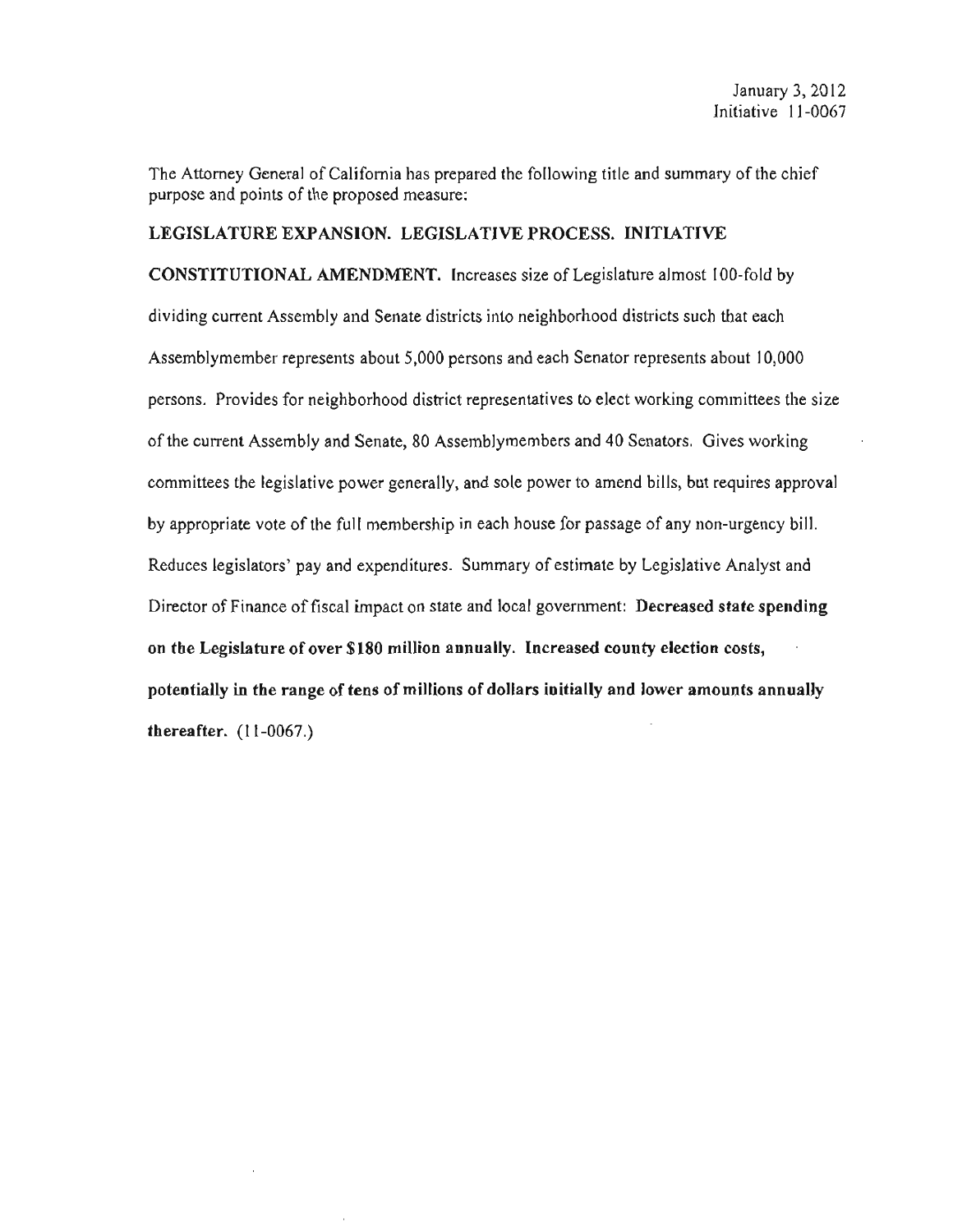**11 - 0067** 

*John Cox* **¢.CEIVED** 

# *P.O. Box 3848* **NOV 0 3 2011** *Rancho Santa Fe, CA 92067*

INITIATIVE COORDINATOR ATIORNEY GENERAL'S OfFICE

November 2, 2011

**Initiative Coordinator**  Office of the Attorney General State of California PO Box 994255 Sacramento, CA 94244·25550

## Re: Request for Title and Swnmarv for Proposed Initiative

Dear Ms. McFarland:

Pursuant to Article II, Section 10(d) of the California Constitution, I am submitting the attached proposed statewide ballot measure ("The Neighborhood Legislature Reform Act") to your office and request that you prepare a circulating title and summary of the measure as provided by law. I have also included with this letter the required signed statement pursuant to California Elections Code sections 9001 and 9608, and a check in the amount of \$200. My address as registered to vote is shown on Attachment 'A' to this letter.

Thank you for your time and attention to this important matter. Should you have any questions or require additional information, please contact the undersigned at (847) 274-8814.

Truly Yours,  $\dot{\mathbf{x}}$ John Cox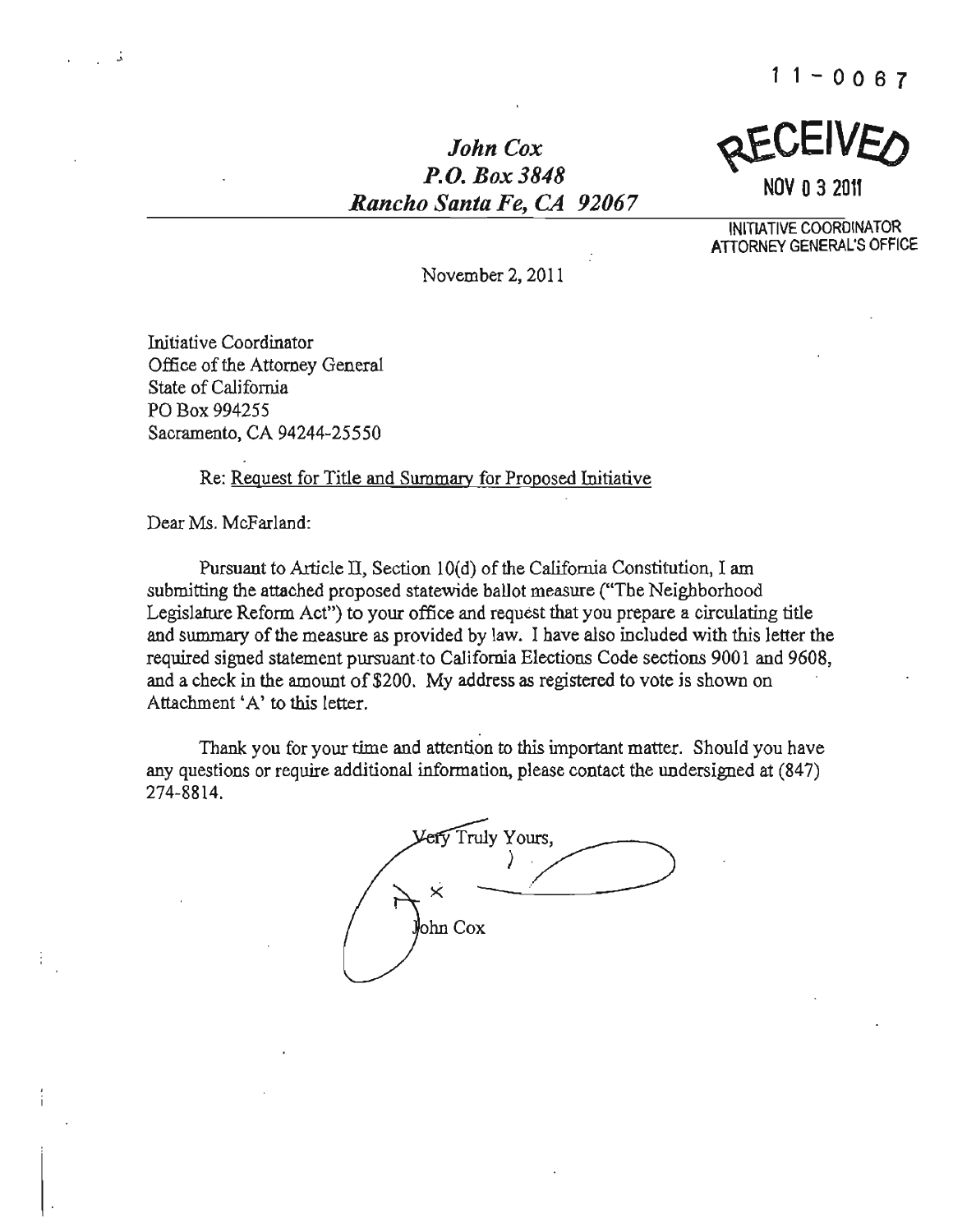#### INITIATIVE MEASURE TO BE SUBMITTED TO VOTERS

#### SECTION I. DECLARATION OF FINDINGS

A. Our state Legislature does not serve the interests of the citizens. The Legislature only serves the special interests. Prior attempts at reform have all failed.

B. The problem is that our Legislative districts are too big and cost taxpayers too much money. Our Legislators represent too many constituents. The average assembly district in the other 49 states has approximately 50,000 citizens. The average assembly district in California is nearly 10 times larger - approaching nearly 500,000 citizens.

C. It is no wonder that most citizens have never even met their legislative representative, much less been asked their opinion on an important policy issue. We should not be surprised that our Legislators are not our neighbors and do not share our concerns about the future.

D. The primary concern of our current Legislature is staying in office as long as possible and appeasing the special interests that donate to their campaigns that keep them in office.

E. Our system of representative government requires a citizen Legislature.

#### SECTION 2. STATEMENT OF PURPOSE

A. The size of legisiative districts must be reduced so that Legislators represent the interests of their neighbors and not the special interests.

B. At the same time, the Legislature must function effectively and cost taxpayers less money. Procedures must be enacted to provide for the effective administration of legislative business and to protect taxpayers.

1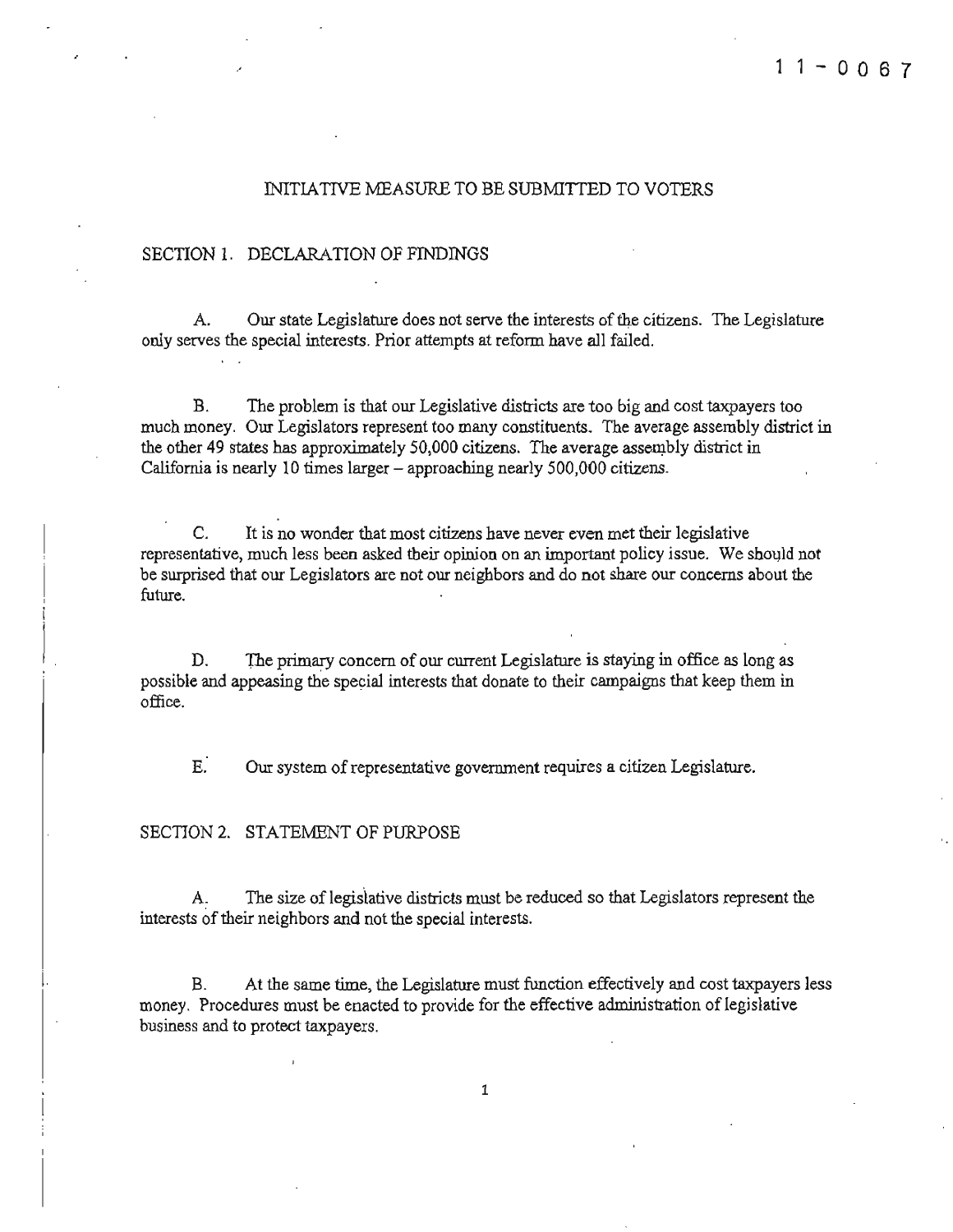C. Therefore, the people hereby enact "The Neighborhood Legislature Reform Act."

## SECTION 3. THE NEIGHBORHOOD LEGISLATURE REFORM ACT

Section 1, 2, 6, and 7.5 of Article IV are hereby amended and section 9.5 of Article IV is hereby added to read as follows (additions shown in underline type and deletions shown in strikeout !yjie):

Sec. 1. The legislative power of this State is vested in the California Legislature which consists of neighborhood representatives elected to the Senate and Assembly, but the people reserve to themselves the powers of initiative and referendum.

Sec. 2. (a) The Senate shall be comprised of representatives from neighborhood districts, as provided in section 6. has a membership of 40 Senators shall be elected for 4-year terms, 20 half to begin every 2 years. No Senator may serve more than 2 terms.

The Assembly shall be comprised of representatives from neighborhood districts, as provided in section 6. has a membership of 80 members Assembly members shall be elected for 2-year terms. No member of the Assembly may serve more than 3 terms.

Their terms shall commence on the first Monday in December next following their election.

(b) Election of members of the Assembly shall be on the first Tuesday after the first Monday in November of even-numbered years unless otherwise prescribed by the Legislature. Senators shall be elected at the same time and places as members of the Assembly.

(c) A person is ineligible to be a member ofthe Legislature unless the person is an elector and has-been is a resident of the legislative neighborhood district for one year, and a citizen of the United States and a resident of California for 3 years, immediately preceding the election.

(d) When a vacancy occurs in the Legislarore the Governor immediately shall call an election to fill the vacancy.

(e) The Senate Working Committee shall be comprised of40 Senators, chosen from among the neighborhood representatives elected within each Senatorial District. The Assembly Working Committee shall be comprised of 80 Assembly members chosen from among the neighborhood representatives elected within each Assembly District. One Member of the Working Committee shall be elected by majority vote of the neighborhood representatives from each Senatorial and Assembly District in an open meeting held pursuant to section 3(a). When a vacancy occurs in a Working Committee, the vacancy shall be filled by the neighborhood representatives from a Senatorial or Assembly District. as appropriate. The Senate and Assembly may remove a member of their respective Working Committee upon a rollcall vote entered into the journal, two thirds of the membership of the house concurring.

Sec. 3. (a) The Legislature shall convene in regular session at noon on the first Monday in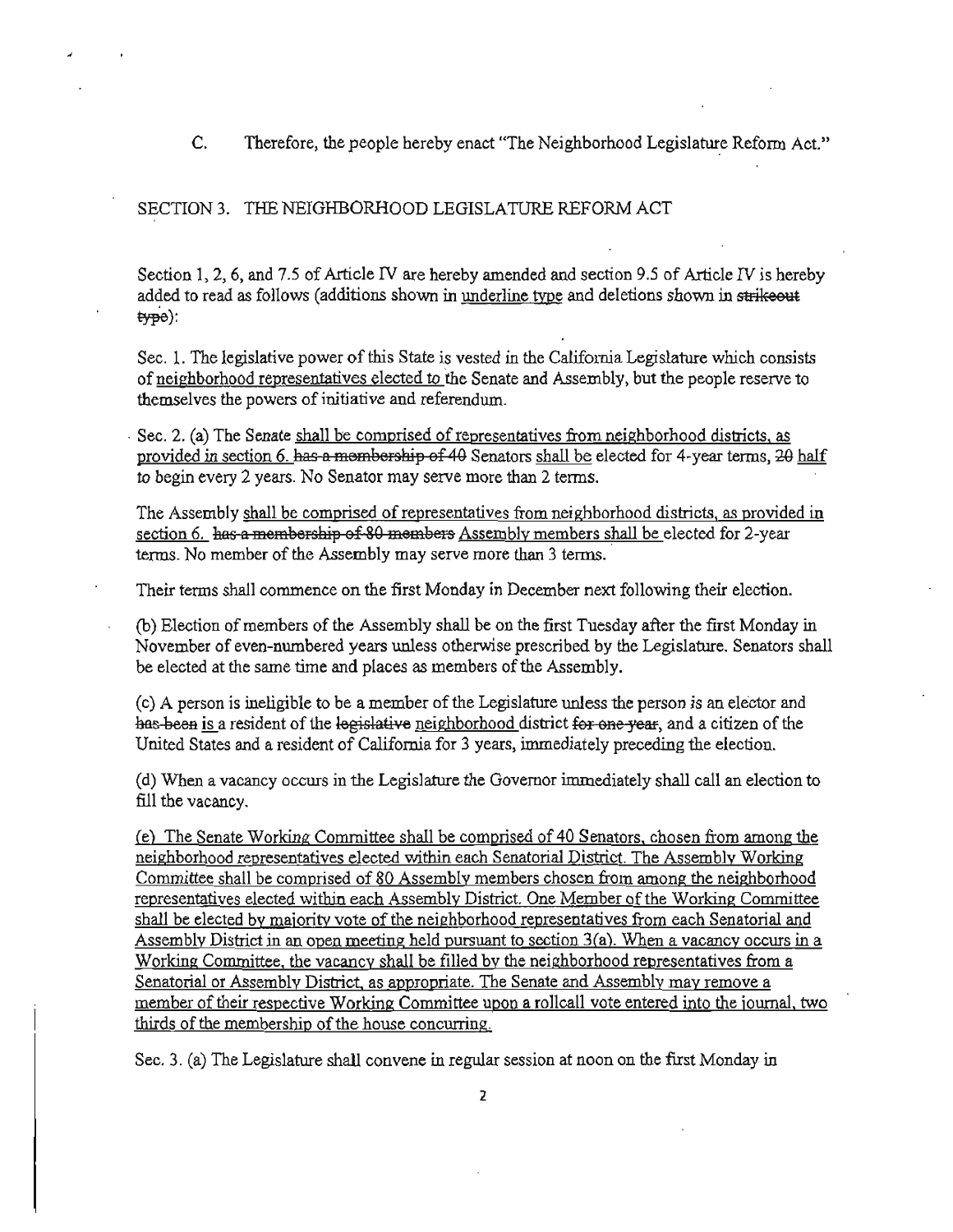December of each even-numbered year for the purpose of choosing which neighborhood representatives will serve in the Working Committees of and each house and each Working Committee shall immediately organize. Each session of the Legislature shall adjourn sine die by operation of the Constitution at midnight on November 30 of the following even-numbered year.

(b) On extraordinary occasions the Governor by proclamation may cause the Legislature or both Working Committees to assemble in special session. When so assembled it has power to legislate only on subjects specified in the proclamation but may provide for expenses and other matters incidental to the session.

(c) The Senate or Assembly may convene upon petition signed by twenty-five percent (25%) of the members for the purpose of removing a member of their respective Working Committee pursuant to section 2(e). or to provide direction or input to their respective Working Committee regarding any legislative matter.

(d) Except as provided in section 9.5. all legislative power provided for in this Article shall be exercised by the Senate and Assembly Working Committees and any reference to "Senate." "Assembly," "Legislature," or "house," herein means the Senate and Assembly Working Committees.

(e) The provisions of section  $4(a)$ ,  $4.5$ ,  $5$ , 13 and 15, including the provisions regarding ethics, and conflicts of interest, shall apply to all members of the Legislature, including the Senate and Assembly Working Committees.

 $(f)$  Notwithstanding section 8 of Article III, the compensation for each Senator and Assembly member shall be one thousand dollars (\$1.000) per year. however. compensation for a member of the Senate and Assembly Working Committees shall be thirty thousand dollars (\$30,000) per year. Notwithstanding section 4(b). neighborhood representatives shall be reimbursed for his or her actual travel expense attending legislative sessions and members of the Senate and Assembly Working Committee shall be reimbursed his or her actual travel and living expenses. not to exceed two hundred dollars (\$200) per day. The Citizens Compensation Commission may adjust the salary and per diem of members based on the Consumer Price Index for California.

Sec. 6. For the purpose of choosing members of the Legislature, the State shall be divided into 40 Senatorial and 80 Assembly districts to be called Senatorial and Assembly Districts. Each Senatorial district shall be further divided into neighborhood districts of populations of approximately 10,000 persons, as nearly equal as is practical. choose one Senator and each Each Assembly district shall be further divided into neighborhood districts of populations of approximately 5.000 persons, as nearly equal as is practical, choose one member of the Assembly.

Boundary lines for Senatorial. Assembly, and neighborhood districts shall be drawn pursuant to Article XXI.

Sec. 7.5. In the fiscal year immediately following the adoption of the Neighborhood Legislature Reform Act this Act, the total aggregate expenditures of the Legislature for the compensation of members and employees of, and the operating expenses and equipment for, the Legislature may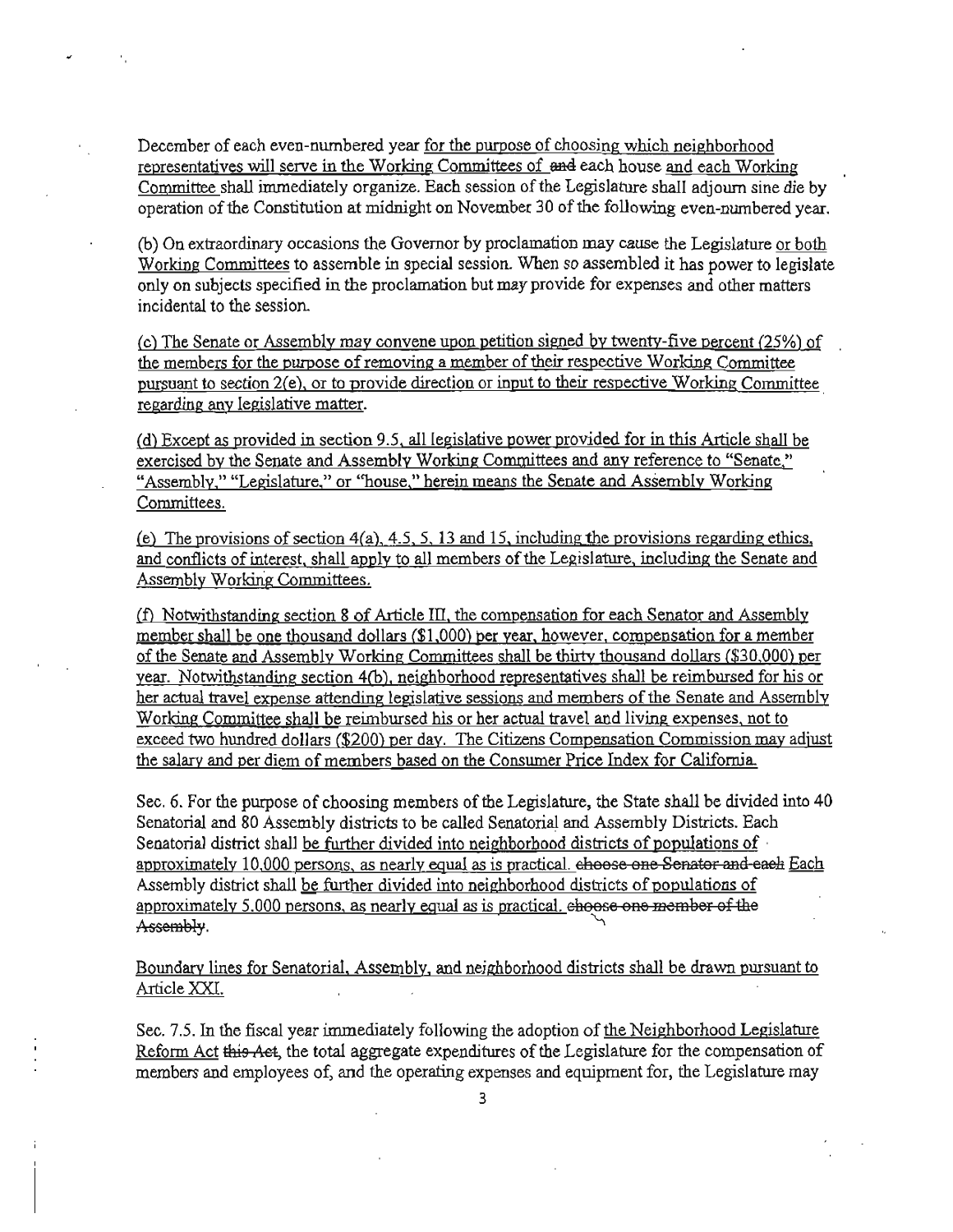not exceed an amount equal to nine hundred fifty thousand dollars (\$950,000) per member for that fiscal year or  $80\,25$  percent of the amount of money expended for those purposes in the preceding fiscal year. whichever is less. For each fiscal year thereafter, the total aggregate expenditures may not exceed an amount equal to that expended for those purposes in the preceding fiscal year, adjusted and compounded by an amount equal to the percentage increase in the appropriations limit for the state established pursuant to Article XIII B.

Sec. 9.5. Notwithstanding any other provision of this Constitution, except for urgency bills pursuant to section 8(d), a bill, including the budget bill, passed by both the Senate and Assembly Working Committee's shall not be presented to the Governor unless the bill has first been presented to and approved by each house of the whole Legislature by the appropriate vote required for enactment of the bill. No amendment to a bill so presented may be offered. considered. or approved by either house of the whole Legislature. The whole Legislature may be convened for this purpose, or to override a veto pursuant to section 10, upon at least ten  $(10)$ days notice at any time by a joint resolution passed by both Working Committees.

#### SECTION 4. EFFECTIVE DATE

This Act shall go into effect immediately upon its adoption by the voters and shall become operative as follows:

(a) Within 6 months, the Citizens Redistricting Commission that served in 2011 shall draw boundary lines for neighborhood districts based on the Senatorial and Assembly Districts approved in 2011. If no Senatorial or Assembly District was approved or enacted by the Citizens Redistricting Commission, the Supreme Court shall draw boundary lines for neighborhood districts pursuant to section  $2(i)$  or section 3 of Article XXI.

(b) Elections shall be conducted and the Legislature convened pursuant this this Act in 2014. Any Senator serving an unexpired term in 2014 shall be deemed the neighborhood representative for this neighborhood district in which he or she resides without an election. If two or more Senators reside in the same neighborhood district, the Citizens Redistricting Commission shall assign each Senator to represent a neighborhood district nearest to his or her residence for the remainder of the term, without an election.

#### SECTION 5. SEVERABILITY/CONFLICTING MEASURES

(a) Ifany part ofthis measure or the application to any person or circumstance is held invalid, the invalidity shall not affect other provisions or applications which can reasonably be given effect without the invalid provision or application.

(b) This measure is intended to be comprehensive. It is the intent ofthe People that in the event this measure or measures relating to the same subject shall appear on the same statewide election ballot, the provisions of the other measure or measures shall be deemed to be in conflict with this measure. In the event that this measure receives a greater number of affirmative votes,